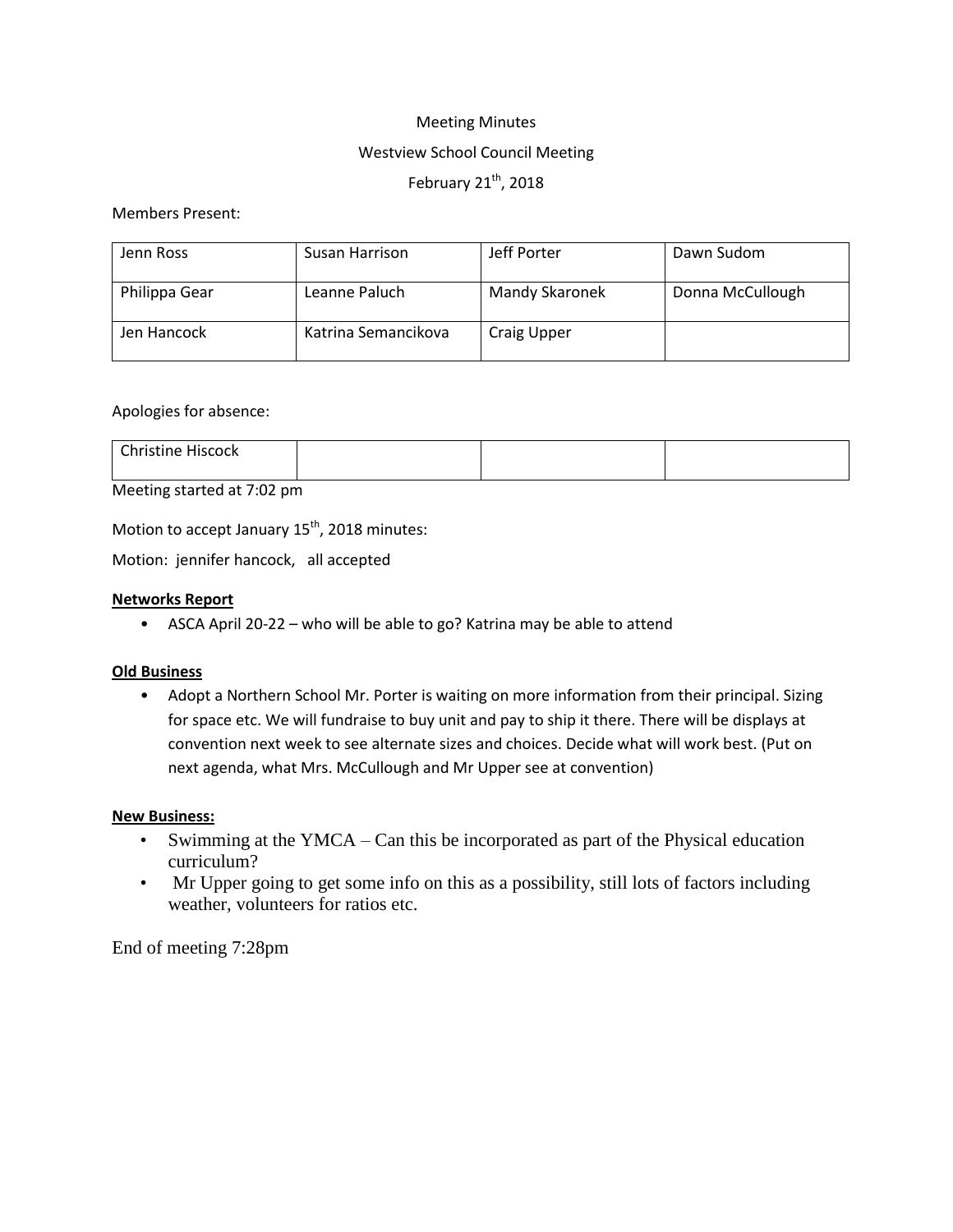# Meeting Minutes Westview School Parents Association Meeting February  $21^{th}$ , 2018

**Motion to accept January 15th, 2018 minutes:**

**Motion: Philippa gear. all accepted**

### **Treasurers Report**

Playground: \$ 26,387.69 Casino: \$ 74,221.25 Regular: \$ 3822.49

### **Requests for Funding**

Requestor: Dawn Sudom yes, can come from casino money. Dawn will let teachers know money for use for things to stay in school.

- Teachers Convention allowance per teacher
- Approximately \$100/teacher

Motion: Susan Harrison Second: Katrina

Requestor: Christine Hiscock

• Pay babysitting for 1.5 hours @ \$10/hour

Motion: Susan Harrison Second: Leanne Paluch

Requestor: Heather Redfurn – CAN THIS COME OUT OF CASINO?

Next year, take recorder off school list for grade 4 and add flute in its place. Since flutes aren't on school start PAC will pay for flutes.

Motion: Mandy Second: Jenn Hancock

- Flutes
- Heather brought one in for Demo
- Kids would get them in grade 4 and keep them at the school until end of grade 6.
- We have tabled to see if the cost can come out of Casino.

Requestor: Craig Upper

- 2 Tech Tubs
- $\bullet$  \$299 each X 2 = \$600

Motion: Philippa Gear Second: Susan Harrison

Requestor: Craig Upper

- YOGA for PE. casino can pay for it.
- $\bullet$  \$40/hour, 16 hours = \$640
- $\bullet$  Each class gets  $\frac{1}{2}$  hour of Yoga

Motion: Philippa Gear Second: Leanne Paluch